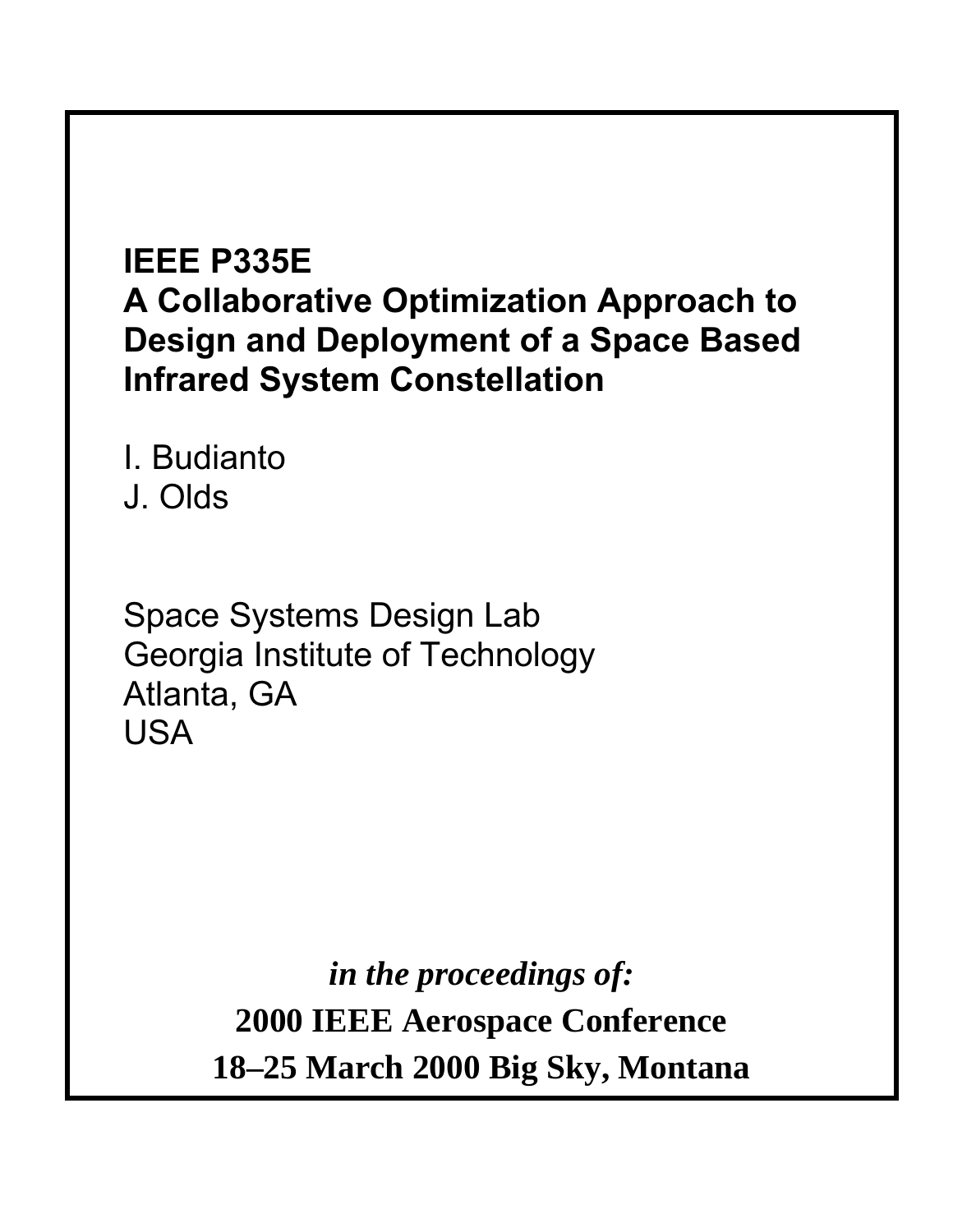## **A Collaborative Optimization Approach to Design and Deployment of a Space Based Infrared System Constellation<sup>1</sup>**

Irene A. Budianto John R. Olds Space System Design Laboratory School of Aerospace Engineering Georgia Institute of Technology Atlanta, GA 30332-0150

*Abstract*—Collaborative optimization, as a design architecture, has been used successfully in solving largescale multidisciplinary optimization problems related to aircraft and space vehicle designs. The study presented in this paper attempts to demonstrate yet another application for this architecture, i.e., to satellite constellation designs. As an example, it is implemented for the design and deployment problem of a space based infrared system placed at low earth orbit.

Preliminary results on a simplified problem are presented as a proof-of-concept. The constellation configuration is fixed to be a 28/4/2 Walker delta pattern (four planes with seven satellites per plane and relative phasing of two). The mission orbit, spacecraft design, and deployment strategy are varied to determine the optimal system (i.e., one with the minimum cost to deployment).

Problem reformulation required by the collaborative optimization architecture and some implementation issues are discussed. The three analysis tools used in this study are also described in this paper. The constellation design module finds orbit parameters and constellation configurations that satisfy the coverage requirements. The spacecraft model performs the payload and bus design. Finally, the launch manifest module finds the best strategy, in terms of total launch cost, to deploy the constellation system.

## TABLE OF CONTENTS

- 1. INTRODUCTION
- 2. APPLICATION EXAMPLE
- 3. ANALYSIS TOOLS
- 4. DESIGN METHODOLOGY
- 5. RESULTS

6. CONCLUSION

## 1. INTRODUCTION

#### *Current Trends*

In recent years, there has been an explosion of interest in all sectors of the aerospace community for utilizing Low Earth Orbit (LEO) satellite architectures. The growing demand for global wireless communication systems has motivated several companies to develop LEO constellations to work with ground-based systems to support voice, data and fax transmissions.

The military sector has also shown interest in utilizing LEO satellite architectures for various missions, such as surveillance and space-based defense systems. Certain applications may require sensitivity and resolution that is only feasible at lower altitudes.

Another major trend in the aerospace community results from a paradigm shift that emphasizes economic viability rather than maximization of system performance. No longer is *the best system at any cost* an acceptable design philosophy. Rather, *faster, better, cheaper* is the motto of the day, pushing for minimum cost spacecraft that meets performance and schedule constraints.

#### *Current Methods*

The design of satellite constellation architecture is a complex iterative process, involving many parameters and variables, both discrete and continuous. The constraints involved and the multidisciplinary nature of the problem also add to its complexity. For certain missions, the best constellation (i.e. the constellation with the minimum lifecycle cost) may be the one that requires the fewest number of satellites to provide the specified total coverage. For others, launch vehicle capabilities may favor a constellation

 $1 \text{ U}$ . S. Government work not protected by U. S. copyright.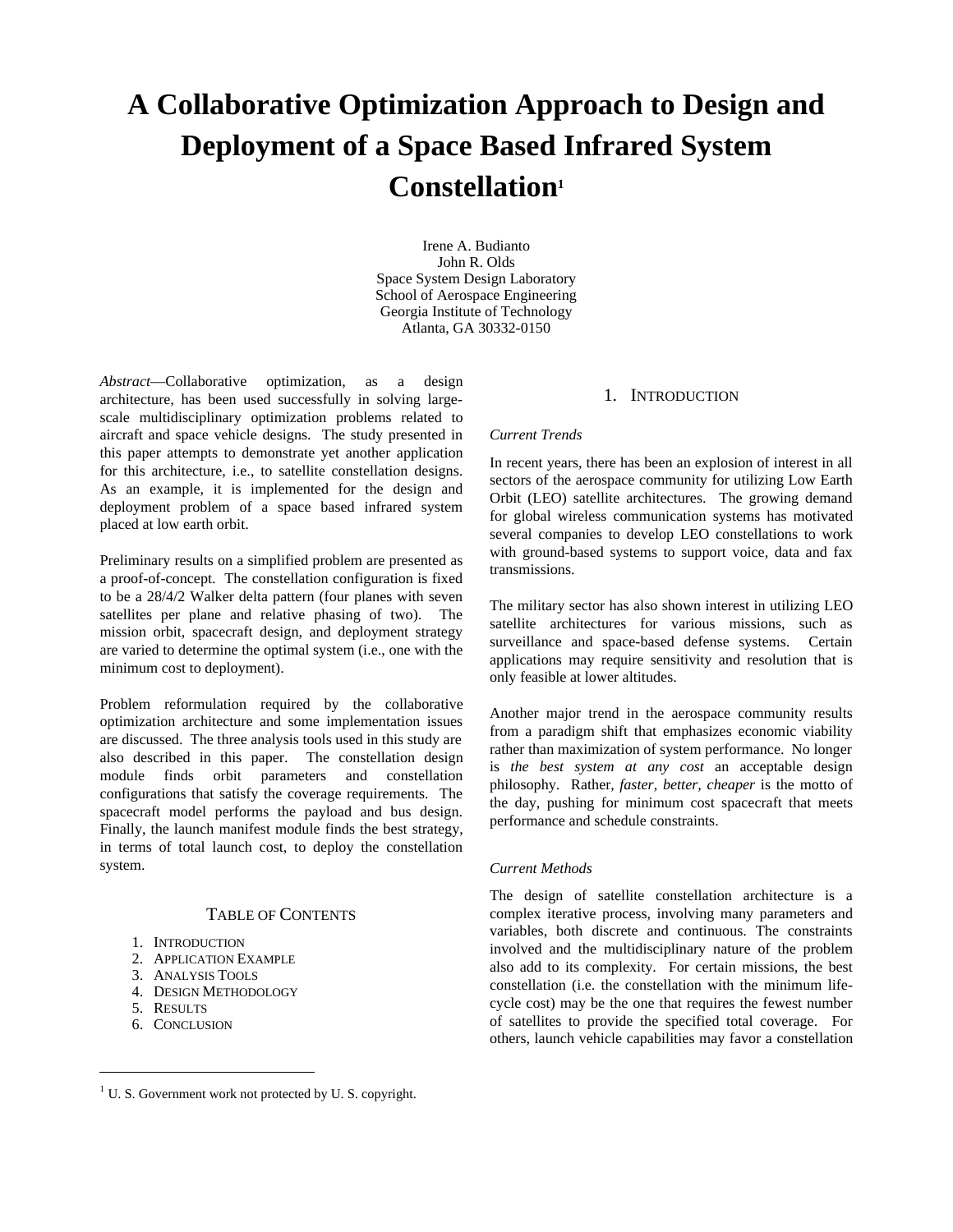configuration with more (perhaps smaller) satellites at lower altitudes. When considerations such as fold of coverage (required coverage overlap) or cross-linking between satellites (connectivity requirements for passing information) are taken into account, the solution may look different yet [1]. Optimizing the overall system is therefore not a straightforward task.

The problem is characterized by three contributing analyses, represented in the Design Structure Matrix (DSM, [2]) format in Figure 1. The constellation design module involves trade studies to find the best orbital parameters and constellation configuration to provide the coverage required. The spacecraft modeling tool estimates mass, power, and costs for the payload that meets the resolution and sensitivity requirements and for the spacecraft bus to support that payload. Finally, the launch manifest module finds the best strategy to deploy the entire constellation (including on-orbit spares, if applicable).

The common satellite constellation design practice [3] begins by establishing several alternate concepts that can meet the mission objectives and requirements. Here, possible constellation configurations, payload characteristics and launch vehicle options are identified. These concepts are further explored and refined within an iterative process employing several trade analyses, such as one that relates payload instrument capability with mission orbit. At lower altitudes, smaller sensors (and therefore smaller and cheaper spacecraft) can be used to meet the resolution and sensitivity specifications, but more spacecraft are needed to satisfy the overall coverage requirement.

Trade studies involving payload and spacecraft bus designs are also conducted. The bus must provide power, command and data handling, communication, thermal and attitude controls, pointing and mapping to ensure a successful mission over the design lifetime. Thus the payload requirements mainly drive the sizing of the spacecraft. The objective here is to identify possible combinations of structure materials, attitude control approach, solar array types, etc., to satisfy the payload requirements (including reliability) at the lowest cost. Payload fairing volume constraints and maximum g-loading to be expected during launch are also taken into account.

Having specified through these trades a constellation configuration and a set of orbit parameters, and having computed the spacecraft unit mass, different combinations of launch vehicles with inherently varied capabilities, availability and costs are explored. The winning strategy (that which yields the minimum total launch cost) is evaluated to identify changes to the orbit or constellation characteristics that can possibly lead to savings in the resulting launch cost, a major component of the overall system cost. For example, perhaps by lowering the altitude slightly, a cheaper vehicle with lower capability can be used instead. Information such as this is fed back to the beginning of the process. The iteration is continued until convergence is found, yielding an optimal constellation configuration, orbit parameters, spacecraft design and deployment strategy for this particular concept.

#### *Motivation*

Given the increasing interest in LEO constellations and the shift towards design-to-cost, the work presented in this paper attempts to investigate implementing a Multidisciplinary Design Optimization (MDO) technique to improve the current process described above. Specifically, Collaborative Optimization (CO, [4]) seems promising and can potentially aid system analysts to explore the design space in a systematic manner, without neglecting cost considerations.



**Figure 1.** DSM representing the coupling between the satellite design modules.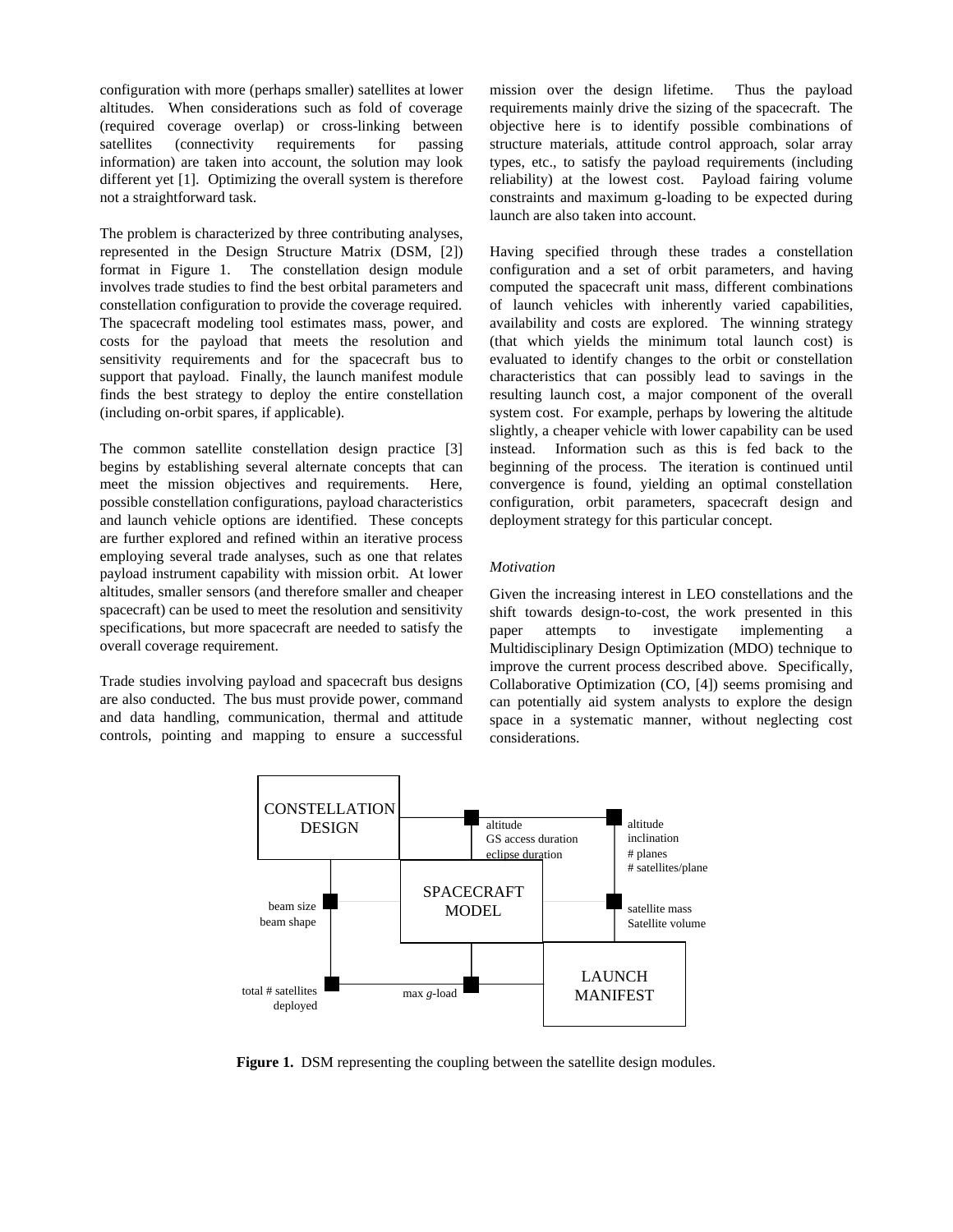

**Figure 2.** Collaborative Optimization implementation to the satellite constellation design and deployment.

CO is a design architecture that has been successfully applied to large-scale multidisciplinary optimization problems related to aircraft and space vehicle design. The constellation design problem shares similar characteristics as these previously established applications. That is, the design and deployment of a satellite constellation is multidisciplinary in nature with complex interactions among the individual disciplines. Furthermore, each of the three modules typically involves some type of optimization process. CO, unlike other approaches, allows these to be retained by employing an optimizer at the system-level to coordinate the overall process and circumvent the possibilities of having conflicting sub-level (disciplinary) objectives (Figure 2).

Preliminary results on the collaborative approach to design and deploy a space based infrared system placed at LEO are presented. Reformulation of each of the disciplinary problems is necessary and is described along with some discussions of implementation issues encountered. Certain simplification of the problem is allowed for this proof-ofconcept stage.

#### 2. APPLICATION EXAMPLE

The U.S. Air Force Space Based Infrared Systems (SBIRS) is to provide global and theater missile warning, national and theater missile defense, technical intelligence and battle-space characterization [5]. The overall architecture consists of GEO and LEO satellite constellations, as well as sensors mounted on satellites placed in Highly Elliptical Orbits (HEO). The application selected for the proof-ofconcept in this work is similar to the LEO components, also commonly referred to as SBIRS Low (Figure 3).

SBIRS Low complements the SBIRS High (SBIRS GEO and HEO satellites) in providing high-confidence missile launch identification. However, the major task of SBIRS Low is to acquire accurate post-boost state vector data of the target. This precision midcourse tracking capability is required for effective Ballistic Missile Defense (BMD). Off-line post-processing of infrared data obtained by the SBIRS Low system will also be used to enhance target detection and characterization.

The current SBIRS Low design plans for 20-30 satellites of approximately 700 kg each. Each platform carries a high resolution, wide field-of-view acquisition sensor, which operates in Short Wavelength Infrared (SWIR) band, and a slew-and-stare multi-spectral infrared tracking sensor. The acquisition sensor scans from horizon to horizon (plus a few degrees above the horizon) to search, detect and track missiles during their boost phase. It then hands over to the tracking sensor, which continues to monitor the missiles' trajectories through post-boost and reentry. The design life of the spacecraft is 10 years.



**Figure 3**. Current design of SBIRS Low.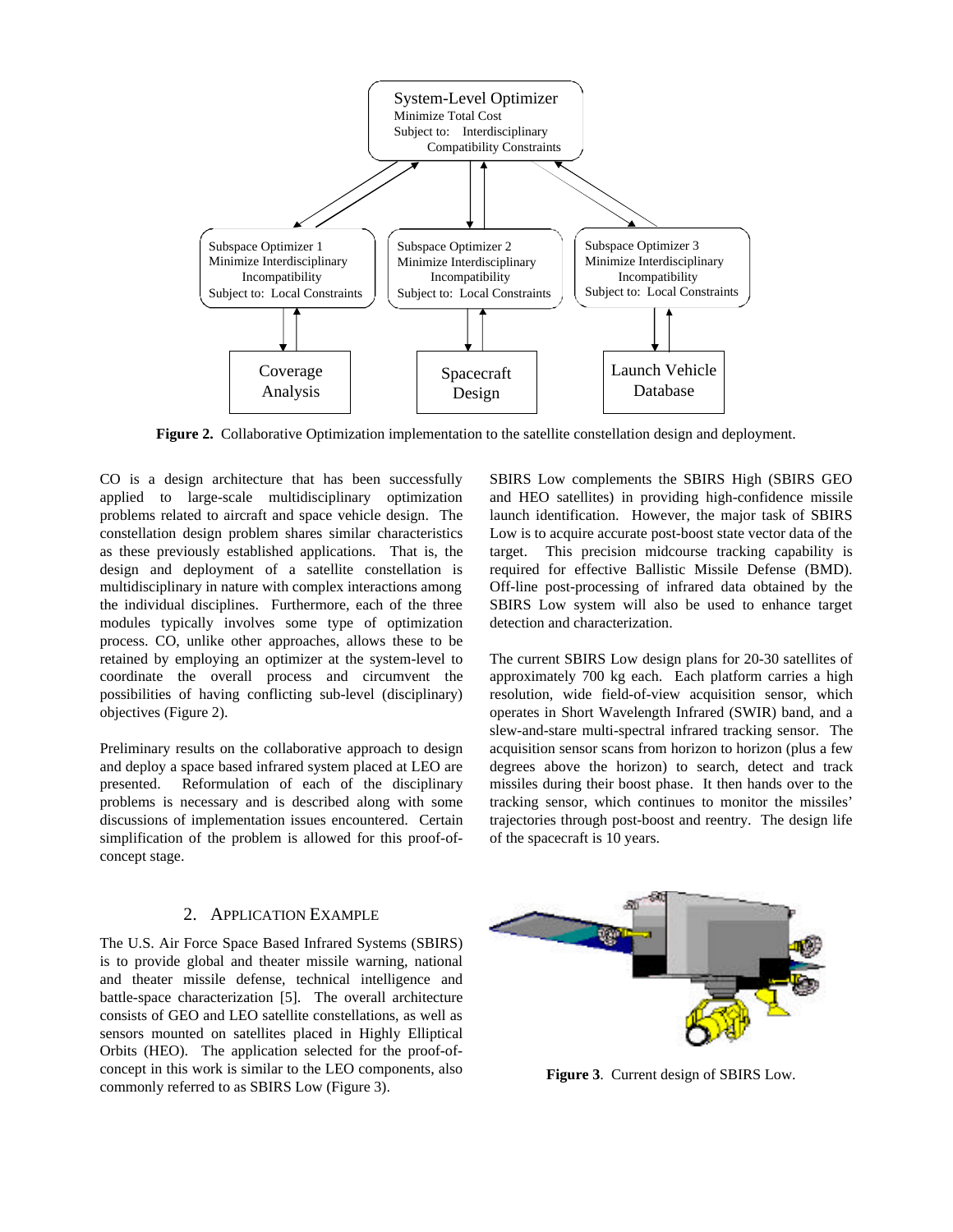For the proof-of-concept work presented here, the constellation configuration is fixed to use the Walker delta pattern of 4 planes consisting of 7 satellites per plane with relative phasing of 2. The payload design (two sets of sensors per spacecraft) is also fixed. With these discrete parameters kept constant during the optimization process, the problem is still sufficiently complex. The overall objective for each problem is to find the mission orbit (altitude and inclination) and the spacecraft design (sensor size and spacecraft mass) with the minimum cost through deployment. This consists of RDT&E (Research, Design, Testing and Development), production and launch costs. The computations for production cost assume a fairly conservative learning rate effect of 90%.

## 3. ANALYSIS TOOLS

#### *Constellation Design*

Written in Matlab, a coverage analysis tool was created to model and simulate the regional or point coverage provided by a single spacecraft or a constellation of satellites. This program solves and propagates the two-body equations of motion for each spacecraft, which is modeled as a point mass orbiting around a spherical Earth.

Third-body perturbations due to the Moon and the Sun are considered insignificant. The only force acting on the point masses is the Earth's gravity, which is assumed to be constant. The satellites experience no drag and solar radiation pressure is negligible.

The coverage computations are solely based on geometric constraints. There is no capability to set lighting (i.e. to simulate eclipses) or temporal (e.g. to simulate ground operation times) constraints. The satellites' sensors are assumed to have simple conic projections.

The input required for the simulation consists of the epoch information for all satellites. The sensors' half-field-ofview angles and the desired coverage region/points are the necessary inputs for the coverage computations. The program outputs figures of merit, such as percent coverage, maximum coverage gap, mean response time and shortest distance of approach between satellites.

## *Spacecraft Model*

The equations used to size the payload and spacecraft bus are programmed into a MS Excel spreadsheet. Based on altitude, field of view and resolution and sensitivity requirements, the aperture diameter of the sensor is computed. The payload mass and power can then be determined by either scaling from an analogous existing system or by parametric estimating relationships where mass and power are functions of aperture diameter.

 For this proof-of-concept work, the analogy approach is applied to size the acquisition sensor. Moderate Resolution Imaging Spectroradiometer (MODIS), a key instrument aboard *Terra* (a.k.a. *EOS AM-1*), is the analogous system used. It has 36 channels ranging in wavelength from 0.4 µm to 14.4 µm. A Pointing-Mirror assembly (PMA) allows for a ±55° scanning pattern across track (sensor nadir angle of 55°), providing approximately 2330 km swath. MODIS, with its 17.78 cm aperture diameter and ~38 cm effective focal length, has a mass of 250 kg and requires an orbital average power of 225 W to perform its mission.

The mass and power calculation for the tracking sensor utilizes the parametric approach. A Mass Estimating Relationship (MER) for optical sensor is borrowed from Lomheim, et al [9] and modified to account for the slewand-stare configuration. The power calculation is based on first principles, realizing that the major component is the power required by the torque motor to point the sensor assembly during the mission.

For sizing the bus to support the payload, a MER was developed based on data gathered on several existing spacecraft (*EOS*, *SPOT*, *ERS*, etc.). This curve-fit equation relates spacecraft bus dry mass to total payload mass and power. The cost calculations are based on Cost Estimating Relationships (CER) published by Wong [10].

## *Launch Manifest*

An electronic database was created as a MS Excel workbook containing information on several launch vehicles. The payload capability of each vehicle for various altitudes and inclination from different launch sites and for a variety of missions (e.g. circular LEO, sun-synchronous circular orbits, etc.) were obtained from their respective companies' publications (i.e., mission planner's guides). Publicly available cost data was compiled and averaged from various journals and reports [6], [7], [8]. The families of vehicles included are Atlas, Delta, LMLV, Pegasus, Proton and Taurus. For the computations presented here, it was assumed that up to eight of each type of vehicles are available to deploy the constellation within the given schedule.

## 4. DESIGN METHODOLOGY

Some reformulation of the problem is required in implementing the collaborative optimization architecture (Figure 4). Typically, the constellation design module uses the sensors' coverage capabilities to compute the most efficient constellation configurations and mission orbits that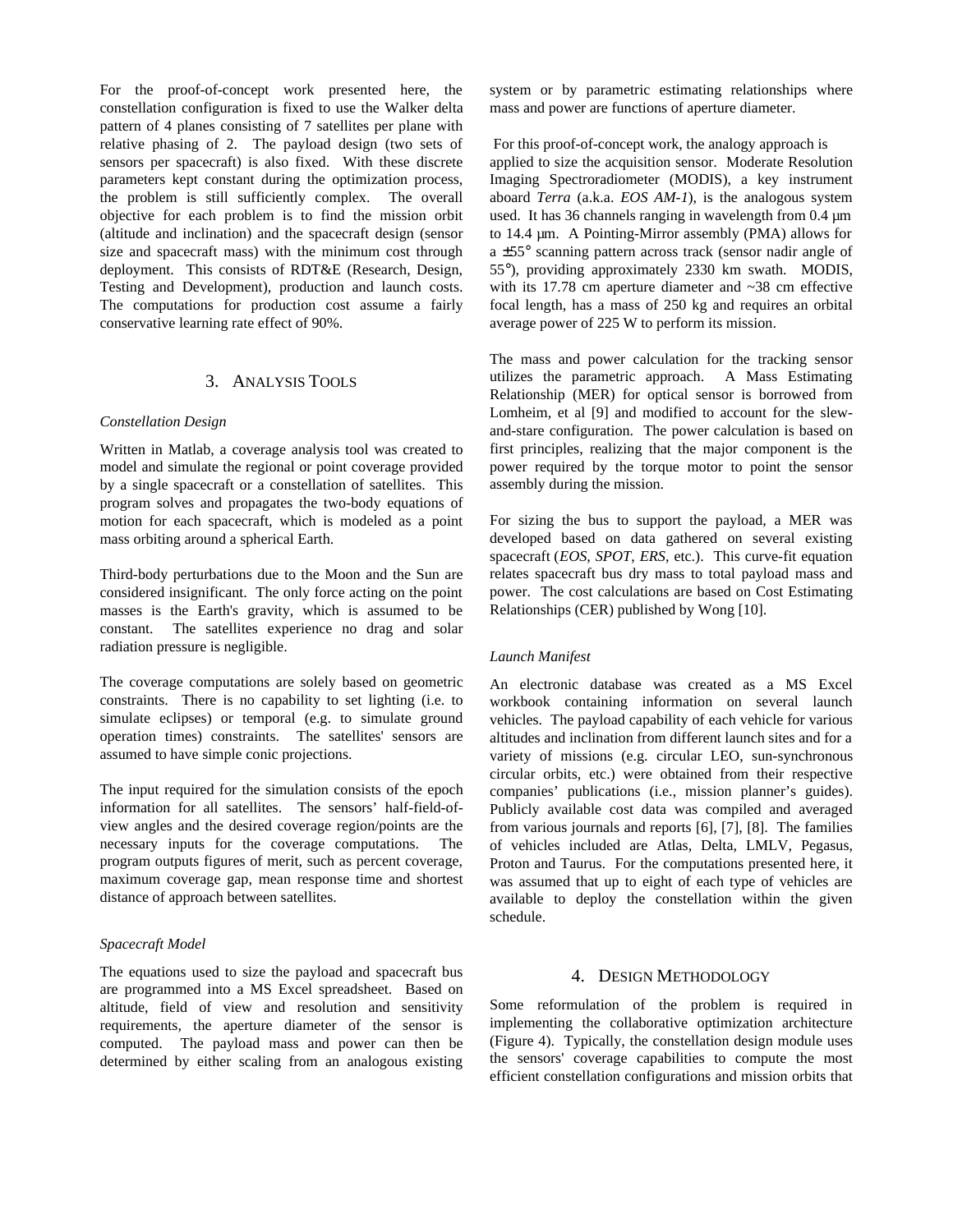satisfy the overall coverage requirement [11]. In a collaborative environment, these interdisciplinary parameters (i.e., coupling parameters in Figure 1 such as altitude *h*, inclination , and sensor view angle ), become target variables, which in turn form the subspace objective function  $(J_1)$ . Thus, the task of the subspace optimizer is transformed to minimizing the differences between the target values ( $h_{0}, \quad \circ \quad \circ$ ) and the values of the local versions of the same variables  $(h_1, \ldots, h_{n-1})$ . Performance measures, such as maximum gap and mean response time, become local constraints. In this case, the requirement is a continuous one-fold global coverage. The minimum distance, which is useful to ensure no collision and little signal interference between satellites, is also a local constraint.

The built-in Matlab optimizer, which uses Sequential Quadratic Programming (SQP) method, failed to produce consistent solution for the constellation design sub-problem. This is due to the highly nonlinear nature of the problem. Grid search became the method of choice. However, since each coverage analysis is expensive in terms of Computer Processing Unit (CPU) times, a set of heuristics is also applied to help narrow down the design space and to guide to the solution.

The spacecraft model sizes the infrared payload, according to the given mission orbit and requirements. Ordinarily, the optimization here is to determine the combination of structure materials, attitude control approach, solar array types, etc., to support the payload at the lowest cost (or at the minimum spacecraft mass). With CO, these variables

remain local. The module will be given targets for altitude  $(h_0)$ , sensor nadir angle ( $\partial$ ), and spacecraft mass  $(M_0)$  and costs (RDT&E,  $R_0$ , and Theoretical First Unit (TFU),  $P_0$ ). The local optimizer's task, then, is to meet these target values while satisfying local constraints, such as sensitivity and resolution requirements. Maximum *g*-loading, access duration to ground stations and eclipse duration found in Figure 1 are ignored for this simplified case.

The spacecraft design's optimization process employs a combination of Genetic Algorithm (GA [12]) and MS Excel's Solver. GA's advantage is in finding good solutions for a multi-modal problem, or one with intrinsic nonlinearities and discontinuities. The Solver's main task is to find the local minimum given a good initial point found by GA.

The launch manifest problem is to find the strategy with the minimum total launch cost. Typically, given the constellation configuration, the orbit parameters and the spacecraft unit mass, this problem can be solved with Integer Programming (IP) techniques. In CO, the optimization criterion becomes a function of these coupling variables along with total launch cost (*L*) and the problem is no longer linear. Launch rates are the local variables, and launch vehicle availability and capabilities form the local constraints. The optimizer uses a two-level scheme, the first of which is a one-dimensional search technique to determine values for altitude  $(h_3)$ , inclination  $\left(\begin{array}{c}1\end{array}\right)$  and satellite mass  $(M_3)$ . IP can then still be used to find the best launch strategy and to meet the constraints, for the given set of variable values.



**Figure 4.** Details of the collaborative architecture.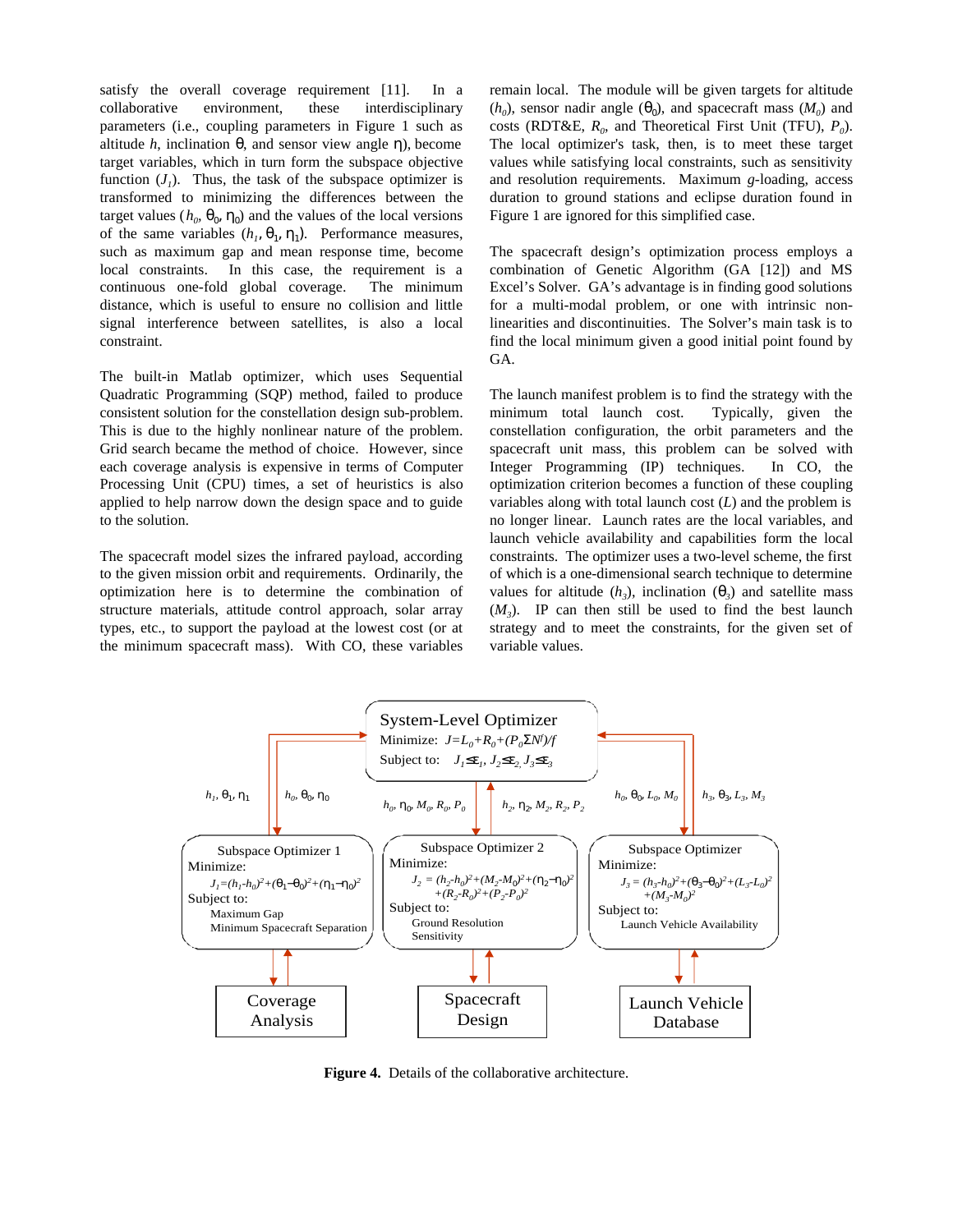At the system level, an optimizer coordinates the overall process by selecting target values for all the interdisciplinary variables. The allowable ranges for these variables (side constraints) are summarized in Table 1. The objective function is total cost to deployment and the constraints are that  $J_1$ ,  $J_2$ , and  $J_3$  are less than zero. Exterior penalty function was chosen to handle these compatibility constraints. This allows a constrained optimization problem to be treated as if unconstrained by penalizing the objective function for any violations. Powell's method with quadratic approximation was used to solve the transformed problem. This zero-order method requires no gradient information.

**Table 1**. Summary of the system-level variables and their range of values.

| <b>VARIABLES</b>                     | Lower<br><b>Bound</b> | <b>Upper</b><br><b>Bound</b> |
|--------------------------------------|-----------------------|------------------------------|
| Orbit Altitude, h (km)               | 1400                  | 1700                         |
| Orbit Inclination,<br>$(\text{deg})$ | 50                    | 90                           |
| Spacecraft Unit Mass, $M$ (kg)       | 600                   | 1000                         |
| Sensor Field of View, (deg)          | 50                    | 55                           |
| Total Launch Cost (\$M)              | 100                   | 500                          |
| Spacecraft RDT&E (\$M)               | 200                   | 500                          |
| Spacecraft TFU (\$M)                 | $\mathfrak{D}$        | 200                          |

## 5. RESULTS

For the 28/4/2 constellation configuration, the result is summarized in Table 2. The converged design was obtained after 9 iterations at the system level. An iteration is considered complete when the convergence criteria for the unconstrained problem are met (i.e., when changes in the variables or objective function are less than the set tolerances).

Figure 5 through Figure 9 plot the progression of the system-level variables, depicting the negotiations between the disciplines. Altitude is the only variable involved in all three sub-problems. For this particular example, the launch manifest module matches the target altitude, inclination and mass given by the system optimizer well. The constellation design module tends to prefer higher altitude and drove the inclination and sensor view angles up to ensure global continuous coverage.

The cost targets stayed level until iteration 4, where the penalty function multiplier is finally large enough to allow the compatibility constraints greater influence on the direction of the optimization process. Until this point, the

quadratic approximation tries to drive the cost variables *R<sup>0</sup>* ,  $L_0$ , and  $P_0$  to negative values, activating the side constraints. The dip found in Figure 9 in iteration 5 is followed by a similar progression in the mass plot in Figure 8. This behavior is a result of production cost, the major component of cost through deployment as shown in Figure 10, still yielding greater effects on the overall objective function than the compatibility constraints.

In the converged design, the target total cost finally matched the actual cost computed by the individual analysis modules, as shown in Figure 9. A total of 4 Atlas IIIA launches (one for each plane) is required to deploy the constellation. Each one is capable of carrying 8 satellites (one on-orbit spare per plane).

|  | Table 2. Summary of the result. |  |  |
|--|---------------------------------|--|--|
|--|---------------------------------|--|--|

| Number of Planes                   | 4      |
|------------------------------------|--------|
| Number of Satellites/Plane         | 7      |
| <b>Relative Phasing</b>            | 2      |
| Orbit Altitude, h (km)             | 1596   |
| Orbit Inclination, (deg)           | 77.8   |
| Spacecraft Unit Mass, $M$ (kg)     | 743    |
| Sensor Field of View, (deg)        | 53.41  |
| Total Launch Cost (\$M)            | 360    |
| Spacecraft RDT&E (\$M)             | 392.6  |
| Spacecraft TFU (\$M)               | 151.4  |
| Total Production Cost (\$M)        | 3477.1 |
| Average Unit Production Cost (\$M) | 108.7  |
| Total Cost to Deployment (\$M)     | 4229.8 |



**Figure 5.** Progression of altitude within the collaborative architecture.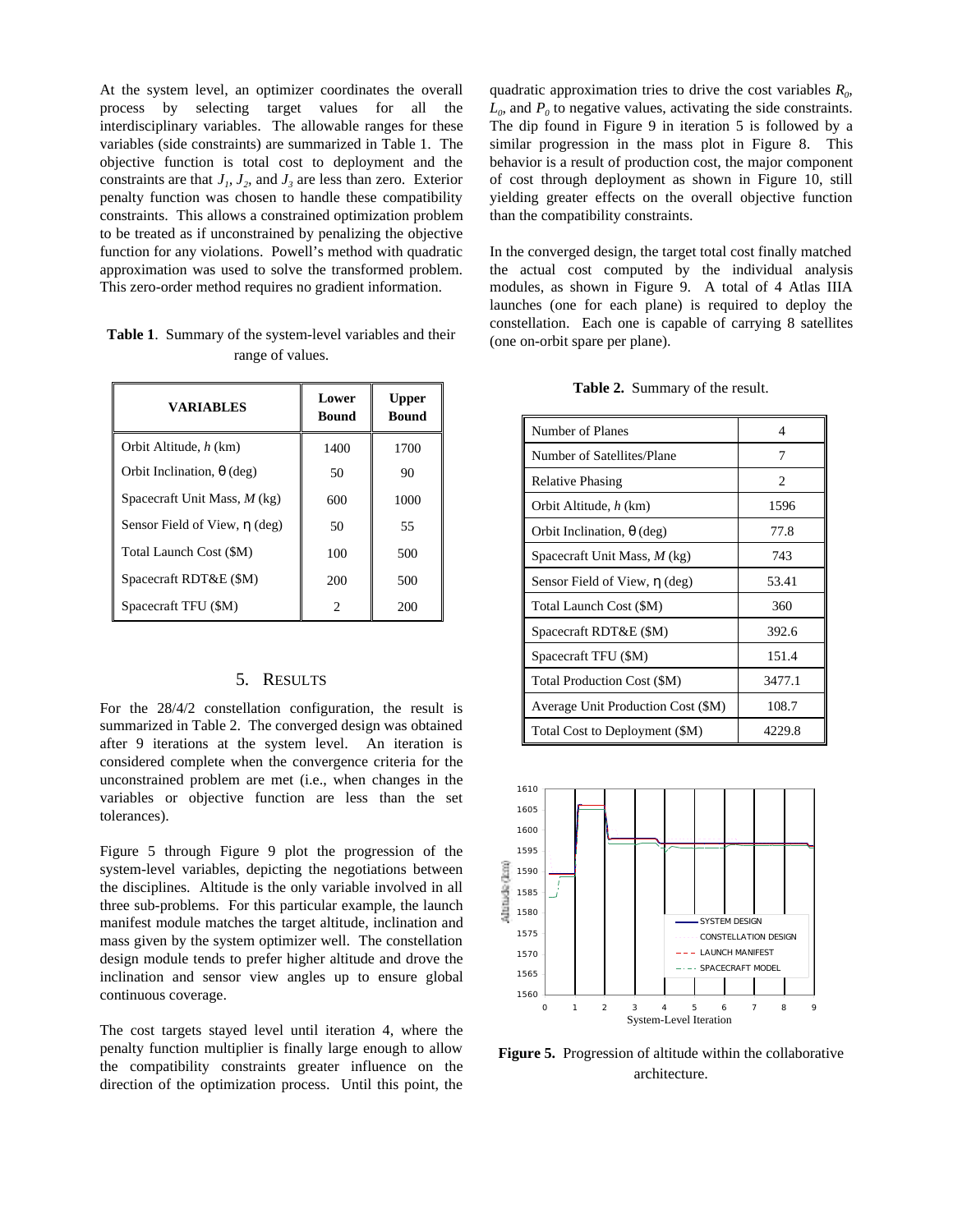

**Figure 6**. Progression of inclination angle within the collaborative architecture.



Figure 7. Progression of sensor nadir angle (swath width) within the collaborative architecture.



**Figure 8.** Progression of spacecraft unit mass within the collaborative architecture.



**Figure 9.** Progression of the total cost through deployment (system objective function) within the collaborative architecture.



 **Figure 10.** Total cost through deployment breakdown (in US\$FY99B).

## 6. CONCLUSION

#### *Summary*

With some reformulation of the original problem, a converged space based infrared system design was achieved using the collaborative optimization architecture. A systematic multidiscipline multivariate optimization, useful for exploring the complex design space, was successfully implemented for the design and deployment problem of satellite constellation. This capability can potentially be very useful in this day when *more knowledge earlier* is emphasized.

The major implementation issues involve choosing appropriate optimization schemes for the sub-problems. The reformulation required by CO architecture causes the disciplinary problems to become nonlinear. Optimization of nonlinear problems is in general difficult.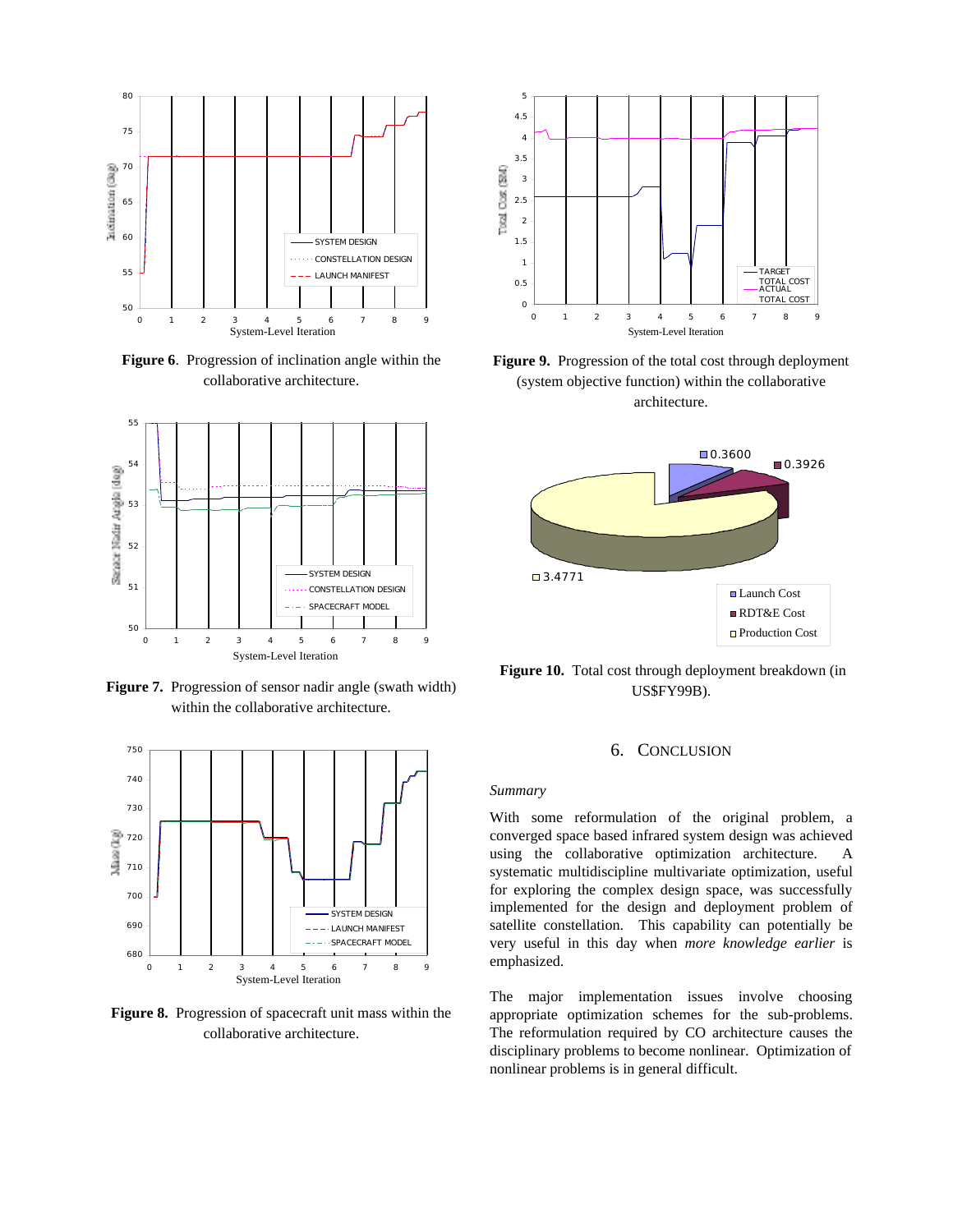Finally, the significance of this work is not placed on the numbers themselves. The converged design is based on mission requirements, ground rules and assumptions considered reasonable by the authors. Furthermore, it is limited by the level of fidelity of the individual analysis modules. Instead, the main contribution of the work presented here is that the implementation of collaborative architecture within the constellation design process is feasible.

## *Future Considerations*

Thus far, only continuous variables are allowed at the system level, although discrete variables exist at the subspace level (e.g., launch vehicle rates). The simplified problem presented in this paper kept as constants the system-level discrete parameters, such as constellation configuration (number of planes and number of satellites per plane). To better represent the constellation design problem, however, these parameters must be allowed to vary. This, in turn, will better explore the design space and yield a more justifiable solution, at the cost of higher computational complexity.

Other improvements involve the individual analysis tools themselves. Higher fidelity spacecraft model can be achieved using a bottom-up approach, where mass and cost estimates are obtained by component break-down. More data for the launch vehicles database will also be beneficial.

For systems such as the SBIRS Low, ground station accesses are important considerations and will not only affect the spacecraft sizing, but may also influence the optimal mission orbits and constellation configuration. Eclipse duration, maximum *g*-loading and volume constraints are more factors whose effects are considered negligible in comparison to those of the variables used in this preliminary phase. Future works must include these in the design of the constellation system.

Finally, system analysts using this collaborative optimization methodology will benefit further if some automation is implemented. Programming the heuristics used in the sub-problems, rather than manually executing them, into their respective optimizers will greatly reduce design cycle times. Automation of the interfaces between the system and the sub-system optimizers can further improve the process and make the CO implementation more worthwhile to the designers.

## **REFERENCES**

[1] T. J. Lang, W. S. Adams, "A Comparison of Satellite Constellations for Continuous Global Coverage," IAF Conference on Mission Design and Implementation of Satellite Constellations, Toulouse, France, November 1997.

- [2] D. V., Steward, *Systems Analysis and Management: Structure, Strategy and Design,* Petrocelli Books, Inc., New York, NY, 1981.
- [3] R. P. Reinert, J. R. Wertz, "Mission Characterization," *Space Mission Analysis and Design*, Second Edition, pp. 19-46, edited by W. J. Larson and J. R. Wertz, jointly published by Microcosm, Inc., Torrance, and Kluwer Academic Publishers, Boston, 1992.
- [4] R. D. Braun, *Collaborative Architecture for Large-Scale Distributed Design*, PhD Thesis, Stanford University, June 1996.
- [5] N. S. Andreas, "Space-Based Infrared System (SBIRS) System of Systems," *1997 IEEE Aerospace Conference Proceedings*, vol. 4, pp. 429-438, Aspen, CO, February 1997.
- [6] "Launchers of the World," *International Space Industry Report*, Launchspace Publications, Inc., pp. 22-23, McLean, VA, October 26, 1998.
- [7] *Quarterly Launch Report*, Commercial Space Transportation, Washington, D.C., 1999.
- [8] *US Expendable Launch Vehicle Data for Planetary Missions*, http://www.jsc.nasa.gov/bu2/ELV\_US.html.
- [9] T. S. Lomheim, et al, "Performance/Sizing Relationships for a Short-wave/Mid-wave Infrared Scanning Point-Source Detection Space Sensor," *1999 IEEE Aerospace Conference Proceedings*, vol. 4, pp. 113-138, Aspen, CO, March 1999.
- [10]R. Wong, "Cost Modeling," *Space Mission Analysis and Design*, Second Edition, pp. 715-740, edited by W. J. Larson and J. R. Wertz, jointly published by Microcosm, Inc., Torrance, and Kluwer Academic Publishers, Boston, 1992.
- [11]T. J. Lang, "Symmetric Circular Orbit Satellite Constellation for Continuous Global Coverage," AAS 87-499, AAS/AIAA Astrodynamics Specialist Conference, Kalispell, MT, August 10-13, 1987.
- [12]D. Goldberg, *Genetic Algorithms in Search, Optimization and Machine Learning,* Addison-Wesley, Reading, MA, 1989.



*Irene A. Budianto is a PhD candidate in the School of Aerospace Engineering at Georgia Institute of Technology, sponsored by the U. S. Air Force Palace Knight program. She graduated with her Bachelor's in Aeronautics/ Astronautics from Massachusetts*

*Institute of Technology in May 1993. She received her*